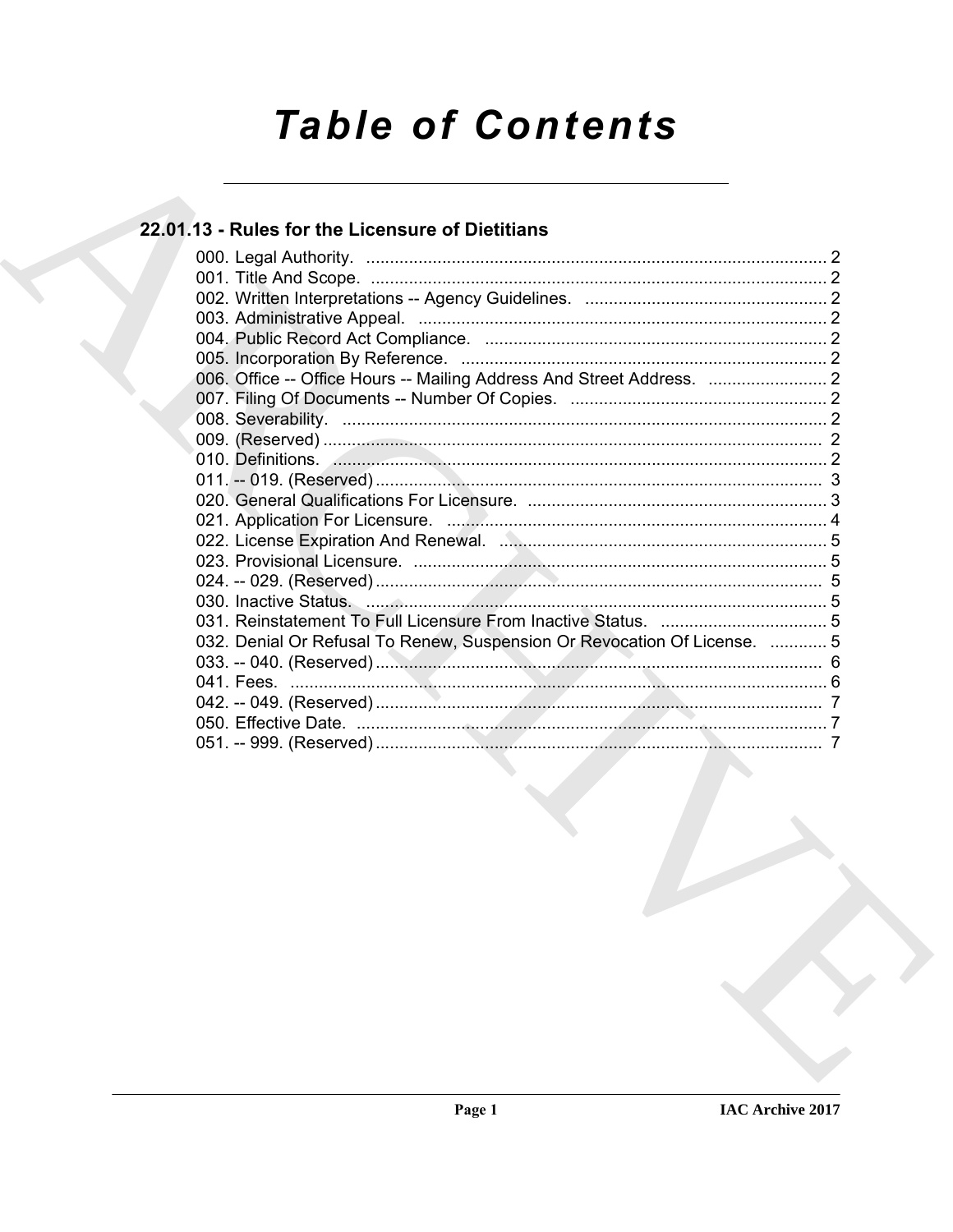#### **IDAPA 22 TITLE 01 CHAPTER 13**

#### **22.01.13 - RULES FOR THE LICENSURE OF DIETITIANS**

#### <span id="page-1-1"></span><span id="page-1-0"></span>**000. LEGAL AUTHORITY.**

#### <span id="page-1-2"></span>**001. TITLE AND SCOPE.**

#### <span id="page-1-3"></span>002. WRITTEN INTERPRETATIONS -- AGENCY GUIDELINES.

#### <span id="page-1-4"></span>**003. ADMINISTRATIVE APPEAL.**

#### <span id="page-1-5"></span>**004. PUBLIC RECORD ACT COMPLIANCE.**

| These rules have been adopted in accordance with Title 67, Chapter 52, Idaho Code, and are public records. (4-2-03) |  |  |
|---------------------------------------------------------------------------------------------------------------------|--|--|
|                                                                                                                     |  |  |

#### <span id="page-1-6"></span>**005. INCORPORATION BY REFERENCE.**

#### <span id="page-1-7"></span>**006. OFFICE -- OFFICE HOURS -- MAILING ADDRESS AND STREET ADDRESS.**

|                    |            |                      |                                                                                                                                      | <b>CHAPTER 13</b> |                                                                      |                                                                                                                                                                                                                                                                                                                                                     |              |  |
|--------------------|------------|----------------------|--------------------------------------------------------------------------------------------------------------------------------------|-------------------|----------------------------------------------------------------------|-----------------------------------------------------------------------------------------------------------------------------------------------------------------------------------------------------------------------------------------------------------------------------------------------------------------------------------------------------|--------------|--|
|                    |            |                      |                                                                                                                                      |                   | 22.01.13 - RULES FOR THE LICENSURE OF DIETITIANS                     |                                                                                                                                                                                                                                                                                                                                                     |              |  |
| 000.               |            | LEGAL AUTHORITY.     | implement provisions of the Dietitians Act.                                                                                          |                   |                                                                      | Pursuant to Section 54-3505(2), Idaho Code, the Idaho State Board of Medicine is authorized to promulgate rules to                                                                                                                                                                                                                                  | $(12-28-94)$ |  |
| 001.               |            | TITLE AND SCOPE.     | These rules shall be cited as IDAPA 22.01.13, "Rules for the Licensure of Dietitians."                                               |                   |                                                                      |                                                                                                                                                                                                                                                                                                                                                     | $(12-28-94)$ |  |
| 002.               |            |                      | <b>WRITTEN INTERPRETATIONS - AGENCY GUIDELINES.</b><br>Drive, Suite 140, Box 83720, Boise, Idaho 83720-0058.                         |                   |                                                                      | Written interpretations of these rules in the form of explanatory comments accompanying the notice of proposed<br>rulemaking that originally proposed the rules and review of comments submitted in the rulemaking process in the<br>adoption of these rules are available for review and copying at cost from the Board of Medicine, 1755 Westgate | $(4-2-03)$   |  |
| 003.<br>Medicine." |            |                      | <b>ADMINISTRATIVE APPEAL.</b>                                                                                                        |                   |                                                                      | All contested cases shall be governed by the provisions of IDAPA 04.11.01, "Idaho Rules of Administrative<br>Procedure of the Attorney General," and IDAPA 22.01.07, "Rules of Practice and Procedure of the Board of                                                                                                                               | $(4-2-03)$   |  |
| 004.               |            |                      | PUBLIC RECORD ACT COMPLIANCE.                                                                                                        |                   |                                                                      | These rules have been adopted in accordance with Title 67, Chapter 52, Idaho Code, and are public records. (4-2-03)                                                                                                                                                                                                                                 |              |  |
| 005.               |            |                      | <b>INCORPORATION BY REFERENCE.</b><br>There are no documents incorporated by reference into this rule.                               |                   |                                                                      |                                                                                                                                                                                                                                                                                                                                                     | $(4-2-03)$   |  |
| 006.               |            |                      | The central office of the Board of Medicine will be in Boise, Idaho.                                                                 |                   | <b>OFFICE -- OFFICE HOURS -- MAILING ADDRESS AND STREET ADDRESS.</b> |                                                                                                                                                                                                                                                                                                                                                     | $(4-2-03)$   |  |
| Idaho 83704.       | 01.        |                      |                                                                                                                                      |                   |                                                                      | Address. The Board's mailing address, unless otherwise indicated, will be Idaho State Board of<br>Medicine, Statehouse Mail, Boise, Idaho 83720. The Board's street address is 1755 Westgate Drive, Suite 140, Boise,                                                                                                                               | $(4-2-03)$   |  |
|                    | 02.        |                      | Telephone. The telephone number of the Board is (208) 327-7000.                                                                      |                   |                                                                      |                                                                                                                                                                                                                                                                                                                                                     | $(4-2-03)$   |  |
|                    | 03.        |                      | <b>FAX</b> . The Board's facsimile (FAX) number is (208) 327-7005.                                                                   |                   |                                                                      |                                                                                                                                                                                                                                                                                                                                                     | $(4-2-03)$   |  |
|                    | 04.        |                      |                                                                                                                                      |                   |                                                                      | <b>Office Hours</b> . The Board's office hours for filing documents are 8 a.m. to 5 p.m. MST.                                                                                                                                                                                                                                                       | $(4-2-03)$   |  |
|                    | 05.        |                      | Website. The Board's website is <b>bom.idaho.gov.</b>                                                                                |                   |                                                                      |                                                                                                                                                                                                                                                                                                                                                     | $(3-27-13)$  |  |
| 007.               |            |                      | FILING OF DOCUMENTS -- NUMBER OF COPIES.<br>and one (1) electronic copy of all documents must be filed with the office of the Board. |                   |                                                                      | All documents in rulemaking or contested case proceedings must be filed with the office of the Board. The original                                                                                                                                                                                                                                  | $(3-27-13)$  |  |
| 008.               |            | <b>SEVERABILITY.</b> | that invalidity does not affect the validity of any remaining portion.                                                               |                   |                                                                      | The sections and subsections of these administrative rules are presumed severable unless specifically provided to the<br>contrary. If any rule, or part thereof, or the application of such rule to any person or circumstance is declared invalid,                                                                                                 | $(3-27-13)$  |  |
| 009.               | (RESERVED) |                      |                                                                                                                                      |                   |                                                                      |                                                                                                                                                                                                                                                                                                                                                     |              |  |
| 010.               |            | DEFINITIONS.         |                                                                                                                                      |                   |                                                                      |                                                                                                                                                                                                                                                                                                                                                     |              |  |
|                    |            |                      |                                                                                                                                      |                   |                                                                      |                                                                                                                                                                                                                                                                                                                                                     |              |  |

## <span id="page-1-13"></span>**05.** Website. The Board's website is bom.idaho.gov. (3-27-13)

#### <span id="page-1-8"></span>**007. FILING OF DOCUMENTS -- NUMBER OF COPIES.**

#### <span id="page-1-14"></span><span id="page-1-9"></span>**008. SEVERABILITY.**

#### <span id="page-1-10"></span>**009. (RESERVED)**

#### <span id="page-1-12"></span><span id="page-1-11"></span>**010. DEFINITIONS.**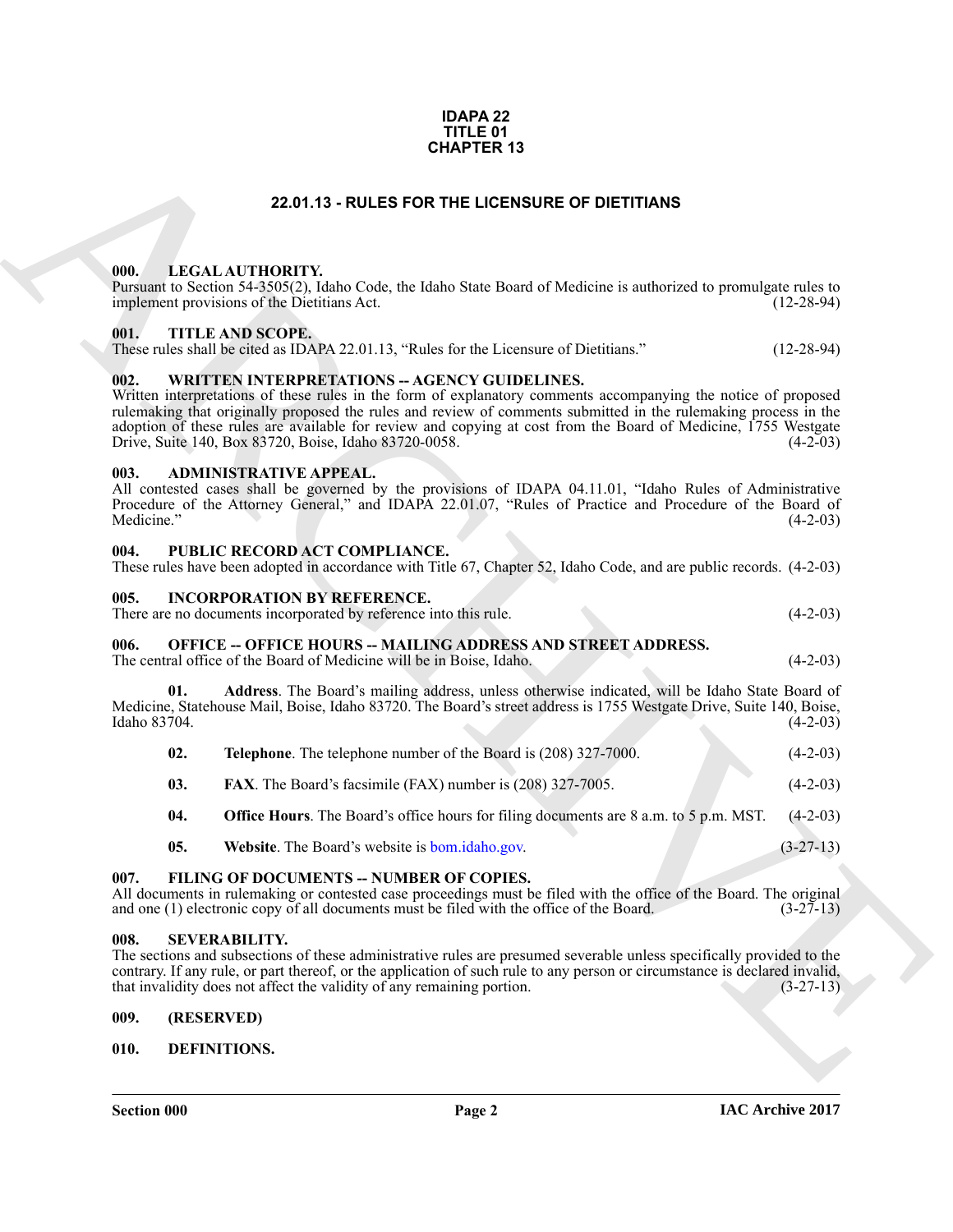<span id="page-2-4"></span><span id="page-2-3"></span><span id="page-2-2"></span>**01. Board**. The Idaho State Board of Medicine. (4-2-03)

**02. Dietitian**. A person who meets all of the requirements of and is licensed under the provisions of Title 54, Chapter 35, Idaho Code, to engage in the practice of dietetics as set forth in Section 54-3505(3), Idaho Code. Dietitian and dietician are interchangeable terms. (4-2-03)

**Fourier of Neutrines**<br> **Andre for the Licenster's of Distribution**<br> **ARCHIVE STRATE STRATE STRATE STRATE STRATE STRATE STRATE STRATE STRATE STRATE STRATE STRATE STRATE STRATE STRATE STRATE STRATE STRATE STRATE STRATE STR 03. Dietetic Practice**. Dietetic practice, the practice of dietetics or practicing dietetics means the integration and application of principles derived from the sciences of nutrition, biochemistry, food physiology, management, and behavioral and social sciences to achieve and maintain human health through the provision of medical nutrition services and the development of therapeutic nutrition care plans to assist in the maintenance of health and the prevention and treatment of disorders of body function, systems or organs. (4-2-03) health and the prevention and treatment of disorders of body function, systems or organs.

<span id="page-2-7"></span><span id="page-2-6"></span><span id="page-2-5"></span>**04. Licensure Board**. The Dietetic Licensure Board. (4-2-03)

**05. Medical Nutrition Services**. Medical nutrition services refers to the nutritional assessment, the design and implementation of therapeutic nutrition care plans, and nutrition therapy counseling provided by a licensed dietitian. (4-2-03) licensed dietitian.

**06. Monitor of Provisionally Licensed Graduate Dietitian**. An Idaho licensed dietitian who shall be responsible for the activities of the provisionally licensed graduate dietitian being supervised and shall review and countersign all patient documentation performed by the provisionally licensed graduate dietitian being supervised.

 $(4-2-03)$ 

<span id="page-2-9"></span>**07. Nutritional Assessment**. The evaluation of nutritional needs of individuals and groups based upon appropriate biochemical, anthropometric, physical, and dietary data which is necessary to determine nutrient needs<br>and to recommend appropriate enteral or parenteral nutritional intake. and to recommend appropriate enteral or parenteral nutritional intake.

<span id="page-2-8"></span>**08. Nutrition Therapy Counseling**. The advising or assisting individuals or groups on appropriate nutrient intake by integrating information from the nutritional assessment and therapeutic nutrition care plan with information on food and other sources of nutrients and meal preparation consistent with health needs, disease state, psychological status, cultural background, and available resources. (4-2-03) psychological status, cultural background, and available resources.

**Provisional License**. The Board may issue a provisional license to a graduate dietitian who meets the requirements set forth by Sections 54-3506(1) and 54-3506(2), Idaho Code. A provisional license shall authorize the practice of dietetics under the supervision of a monitor who is an Idaho licensed dietitian.  $(4-2-03$ the practice of dietetics under the supervision of a monitor who is an Idaho licensed dietitian.

<span id="page-2-11"></span><span id="page-2-10"></span>**10. Therapeutic Nutrition Care Plan**. A plan of care developed by a licensed dietitian that includes:  $(4-2-03)$ 

**a.** The design and implementation of nutrition goals and objectives for individuals and groups for the nnce of health and prevention of disease: (4-2-03) maintenance of health and prevention of disease;

**b.** The design and implementation of therapeutic nutrition regimens, including enteral and parenteral for the treatment of disorders of body functions, systems, or organs; (4-2-03) nutrition for the treatment of disorders of body functions, systems, or organs;

**c.** Establishing priorities, goals, and objectives that meet nutritional needs and are consistent with resources and constraints; (4-2-03) available resources and constraints;

**d.** Developing, implementing, and managing nutrition care systems; and (4-2-03)

**e.** Evaluating, making changes in, and maintaining appropriate standards of quality in food and nutrition care services. (4-2-03)

#### <span id="page-2-0"></span>**011. -- 019. (RESERVED)**

### <span id="page-2-12"></span><span id="page-2-1"></span>**020. GENERAL QUALIFICATIONS FOR LICENSURE.**

**Section 020 Page 3**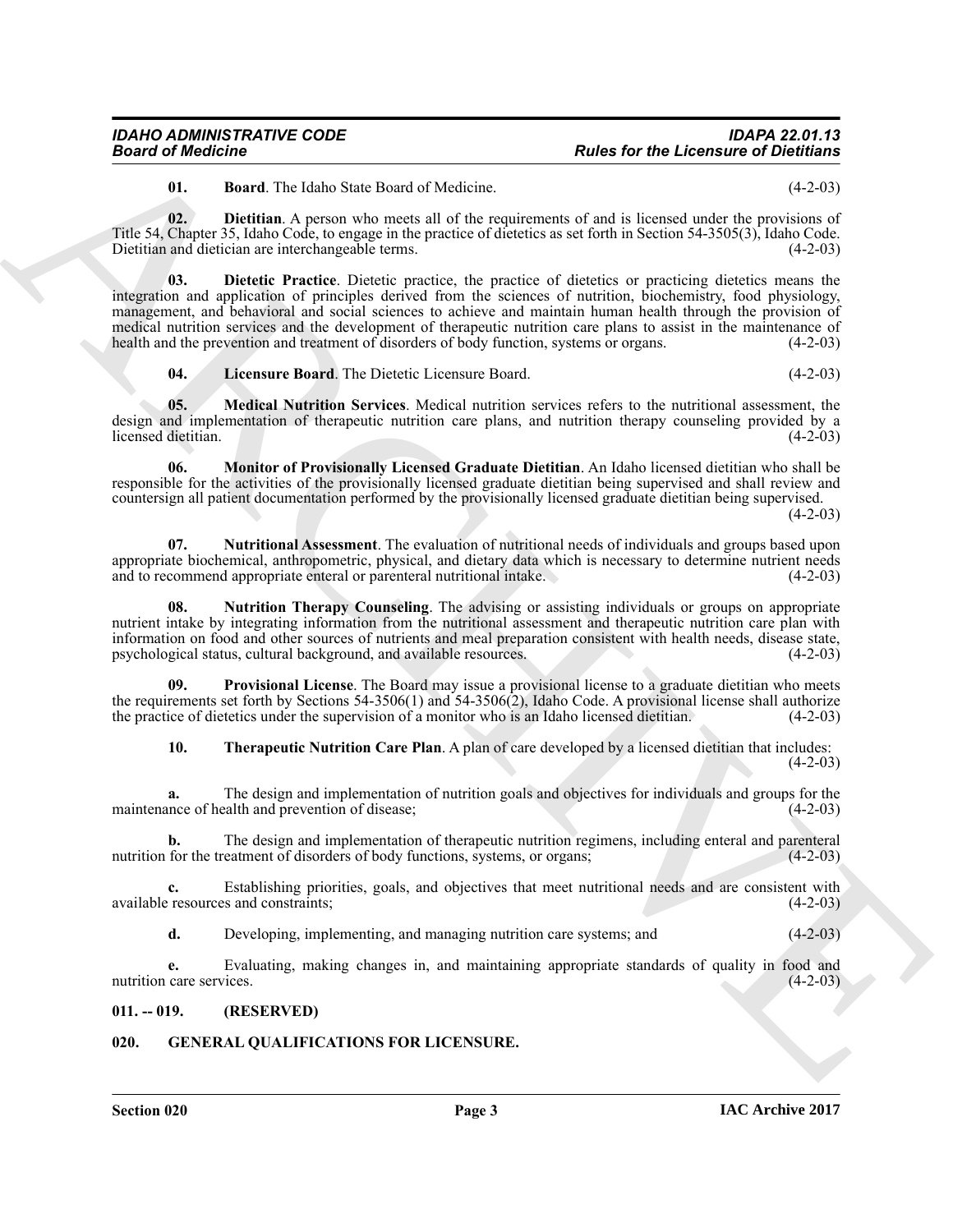**Beard of Modelness Analysis and Architects and Architects and Architects and Architects and Architects and Architects and Architects and Architects and Architects and Architects and Architects and Architects and Architec 01. Applicant**. An applicant must be of good moral character and shall meet the requirements set forth in Section 54-3506, Idaho Code. The Board may refuse licensure if it finds the applicant has engaged in conduct prohibited by Section 54-3510, Idaho Code, provided, the Board shall take into consideration the rehabilitation of the applicant and other mitigating circumstances. (12-28-94)

<span id="page-3-6"></span><span id="page-3-4"></span>**02. Examination**. Each applicant shall either pass an examination required by the Board or shall be to apply for a waiver pursuant to Section 54-3508, Idaho Code. (4-2-03) entitled to apply for a waiver pursuant to Section 54-3508, Idaho Code.

**a.** The written examination shall be the examination conducted by the Commission on Dietetic Registration and the passing score shall be the passing score established by the Commission. (12-28-94)

<span id="page-3-5"></span>**b.** An applicant who fails to pass the examination must submit a new application. (12-28-94)

**c.** An applicant who has failed to pass the examination on two (2) separate occasions will be denied eligibility to reapply; however his application may be considered on an individual basis if he submits proof of additional training. (12-28-94) additional training.

**03. Application Expiration**. An application upon which the applicant takes no further action will be held for no longer than one (1) year. (12-28-94)

#### <span id="page-3-1"></span><span id="page-3-0"></span>**021. APPLICATION FOR LICENSURE.**

<span id="page-3-2"></span>**01. Application**. Each applicant for licensure shall submit a completed written application to the board on forms prescribed by the board, together with the application fee. The application shall be verified and under oath and shall require the following information: (12-28-94) and shall require the following information:

**a.** A certificate of successful completion of a program approved by the Academy of Nutrition and Dietetics or its successor and a certificate of successful completion of a dietetic internship or preprofessional program approved or accredited by the Academy of Nutrition and Dietetics or its successor; (3-20-14) approved or accredited by the Academy of Nutrition and Dietetics or its successor;

**b.** The disclosure of any criminal conviction or charges against the applicant other than minor traffic offenses; (12-28-94)  $0$  offenses;  $(12-28-94)$ 

**c.** The disclosure of any disciplinary action against the applicant by any state professional regulatory or professional organization; (12-28-94) agency or professional organization;

**d.** The disclosure of the denial of registration or licensure by any state or district regulatory body; (12-28-94)

**e.** Not less than two (2) certificates of recommendation from persons having personal knowledge of cant's character; (12-28-94) the applicant's character;

**f.** Two (2) unmounted photographs of the applicant, no larger than three inches by four inches (3" x d and shoulders), taken not more than one (1) year prior to the date of the application; (12-28-94)  $4"$ ) (head and shoulders), taken not more than one (1) year prior to the date of the application;

**g.** A copy of any registration by the Commission on Dietetic Registration, if applicable; (12-28-94)

**h.** A copy of examination results or the application to write the qualifying exam and the date the tion is scheduled; (4-2-03) examination is scheduled;

**i.** Such other information as deemed necessary for the Board to identify and evaluate the applicant's credentials; and (4-2-03)

<span id="page-3-3"></span>**j.** A Provisional License Dietitian/Monitor Affidavit, if applicable. (4-2-03)

**02.** Personal Interview. The Board may, at its discretion, require the applicant to appear for a personal interview. (12-28-94) interview. (12-28-94)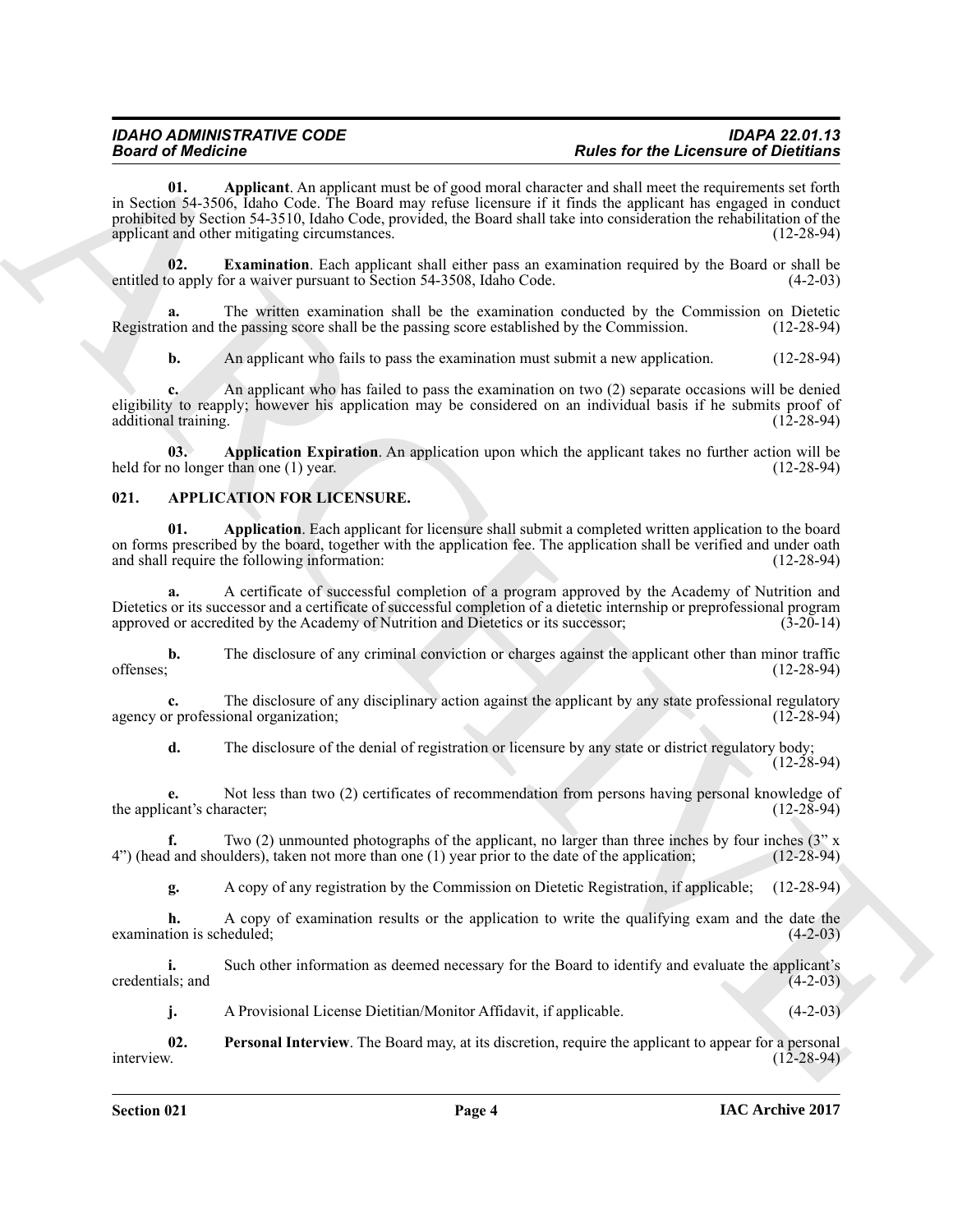#### <span id="page-4-9"></span><span id="page-4-0"></span>**022. LICENSE EXPIRATION AND RENEWAL.**

<span id="page-4-10"></span>**01. Provisional Licensure Expiration**. Provisional licenses shall become full active licenses to practice as a dietitian upon the date of receipt of a copy of registration by the Commission on Dietetic Registration. All provisional licenses shall expire on June 30 following issuance. (4-2-03)

<span id="page-4-11"></span>**02. Renewal**. Each full license shall be renewed annually before July 1 by submitting a completed request for renewal accompanied by payment of the renewal fee and a copy of current registration as a registered dietitian, as determined by the Commission on Dietetic Registration of the American Dietetic Association, or current credentialing as a credentialed dietitian by any other association which is also recognized by the National Commission for Health Certifying Agencies to the Board. Full licenses not renewed by the expiration date shall be  $\alpha$  canceled.  $(4-2-03)$ 

#### <span id="page-4-12"></span><span id="page-4-1"></span>**023. PROVISIONAL LICENSURE.**

<span id="page-4-13"></span>**01. Provisional License**. The Board may issue a provisional license to a person who has successfully completed the academic requirements of an education program in dietetics approved by the licensure board and has successfully completed a dietetic internship or preprofessional practice program, coordinated program or such other equivalent experience as may be approved by the board and who has met all the other requirements set forth by Section 021 of this rule but who has not yet passed the examination conducted by the Commission on Dietetic Registration. (4-2-03) Registration. (4-2-03)

<span id="page-4-15"></span><span id="page-4-14"></span>**02. Provisional License Dietitian/Monitor Affidavit**. An affidavit signed by an Idaho licensed dietitian affirming and attesting to be responsible for the activities of the provisionally licensed graduated dietitian being supervised and to review and countersign all patient documentation performed by the provisionally licensed graduate dietitian being supervised. (4-2-03) graduate dietitian being supervised.

**Fraction of European Control Control Control Control Control Control Control Control Control Control Control Control Control Control Control Control Control Control Control Control Control Control Control Control Control Supervision by Monitor**. The practice or provision of dietetics by a graduate dietitian holding a provisional license to practice dietetics shall be in direct association with an Idaho licensed dietitian who shall be responsible for the activities of the provisionally licensed graduate dietitian being supervised and shall review and countersign all patient documentation performed by the provisionally licensed graduate dietitian. The supervising monitor need not be physically present or on the premises at all times but must be available for telephonic consultation. The extent of communication between the monitor and the provisionally licensed graduate dietitian shall be determined by the competency of the individual, the treatment setting, and the diagnostic category of the patients. (4-2-03)  $p_{\text{atients.}}$  (4-2-03)

#### <span id="page-4-2"></span>**024. -- 029. (RESERVED)**

#### <span id="page-4-8"></span><span id="page-4-3"></span>**030. INACTIVE STATUS.**

The Board shall grant inactive status to a licensee who makes application for inactive status and who does not practice as a dietitian.

#### <span id="page-4-16"></span><span id="page-4-4"></span>**031. REINSTATEMENT TO FULL LICENSURE FROM INACTIVE STATUS.**

An individual desiring reinstatement to full active licensure to practice as a dietitian shall submit a completed written application to the Board, on the forms prescribed by the Board together with the license and reinstatement fees. The application shall be verified and under oath (Subsection 021.01). The Board may request such other information deemed necessary to identify and evaluate the applicant's proficiency. (12-28-94)

#### <span id="page-4-6"></span><span id="page-4-5"></span>**032. DENIAL OR REFUSAL TO RENEW, SUSPENSION OR REVOCATION OF LICENSE.**

<span id="page-4-7"></span>**Disciplinary Authority**. A new or renewal application may be denied or a license may be suspended or revoked by the Board, and every person licensed pursuant to Title 54, Chapter 35, Idaho Code and these rules is subject to disciplinary actions or probationary conditions pursuant to the procedures and powers established by and set forth in Section 54-3505, Idaho Code, IDAPA 04.11.01, "Idaho Rules of Administrative Procedure of the Attorney General," and IDAPA 22.01.07, "Rules of Practice and Procedure of the Board of Medicine." (3-20-14)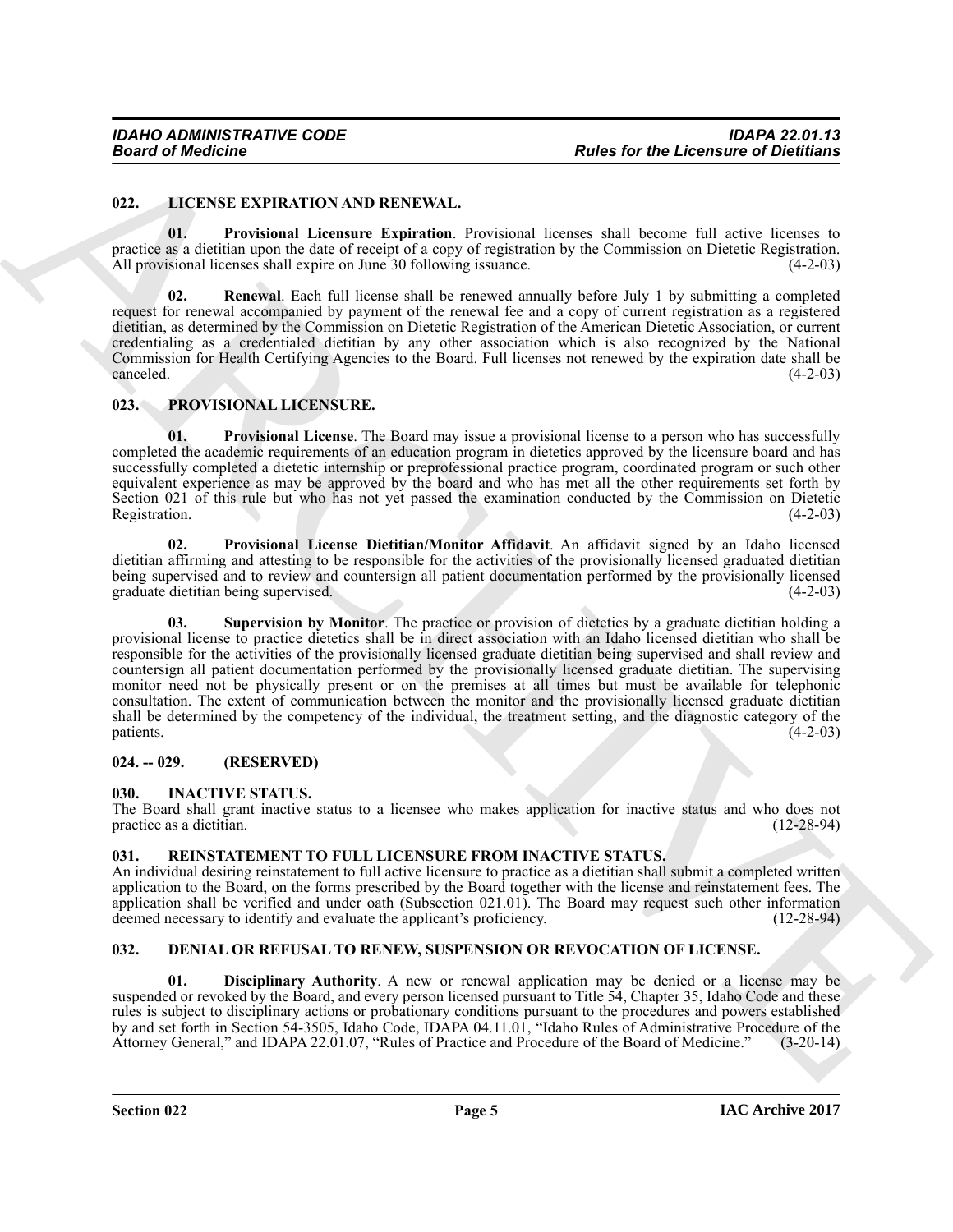**Example the definite properties** the halon in the spansher of the formula from the spansher of the formula from the spansher of the spansher of the spansher of the spansher of the spansher of the spansher of the spansher **02. Grounds for Discipline**. In addition to the grounds set forth in Section 54-3510, Idaho Code, applicants may be refused licensure and licensees are subject to discipline upon the following grounds, including but not limited to:

<span id="page-5-2"></span>**a.** Being guilty of unprofessional conduct, including the provision of care which fails to meet the of care provided by other qualified licensees within the state of Idaho. (12-28-94) standard of care provided by other qualified licensees within the state of Idaho.

**b.** Violating any provisions of this act or any of the rules promulgated by the Board under the of the act. (12-28-94) authority of the act.

**c.** Being convicted of a crime which may or would have a direct and adverse bearing on the licensee's practice dietetics; (3-27-13) ability to practice dietetics;

**d.** Demonstrating a manifest incapacity to carry out the functions of the licensee's ability to practice dietetics or deemed unfit by the Board to practice dietetics; (3-27-13)

**e.** Using any controlled substance or alcohol which may or would have a direct and adverse bearing censee's ability to practice dietetics; on the licensee's ability to practice dietetics;

**f.** Misrepresenting educational or experience attainments;  $(3-27-13)$ 

**g.** Failing to maintain adequate dietetic records. Adequate dietetic records mean legible records that contain subjective information, an evaluation or report of objective findings, assessment or diagnosis, and the plan of care;<br>(3-27-13)  $\c{c}$  (3-27-13)

**h.** Failure to monitor and be responsible for the activities of the provisionally licensed graduate dietitian; (3-27-13) dietitian; (3-27-13)

**i.** Employing, directing or supervising the unlicensed practice of dietetics;  $(3-27-13)$ 

**j.** Practicing in an area of dietetics for which the licensee is not trained;  $(3-27-13)$ 

**k.** Commission of any act of sexual contact, misconduct, exploitation or intercourse with a patient or related to the licensee's practice of dietetics; (3-27-13) former patient or related to the licensee's practice of dietetics;

**l.** Failing to report to the Board any known act or omission of a licensee, applicant, or any other hat violates any of the rules promulgated by the Board under the authority of the act:  $(3-27-13)$ person, that violates any of the rules promulgated by the Board under the authority of the act; (3-27-13)

**m.** Interfering with an investigation or disciplinary proceeding by willful misrepresentation of facts or by use of threats or harassment against any patient or witness to prevent them from providing evidence in a disciplinary proceeding, investigation or other legal action; (3-27-13) disciplinary proceeding, investigation or other legal action;

**n.** Failure to obey federal and local laws and rules governing the practice of dietetics; or (3-27-13)

<span id="page-5-3"></span>**o.** Failure to be lawfully present in the United States. (3-27-13)

#### <span id="page-5-0"></span>**033. -- 040. (RESERVED)**

#### <span id="page-5-1"></span>**041. FEES.**

Actual fees shall be set to reflect costs of Board administration. (12-28-94)

**01.** Initial/Provisional Licensure and Examination Fee. The fee for initial licensure and examination no more than one hundred fifty dollars (\$150). shall be no more than one hundred fifty dollars  $(\$150)$ .

<span id="page-5-6"></span><span id="page-5-4"></span>**02. Renewal Fee**. The annual renewal fee shall be no more than one hundred dollars (\$100). (3-27-13)

<span id="page-5-5"></span>**03. Reinstatement Fee**. The reinstatement fee for a lapsed license shall be the annual renewal fee for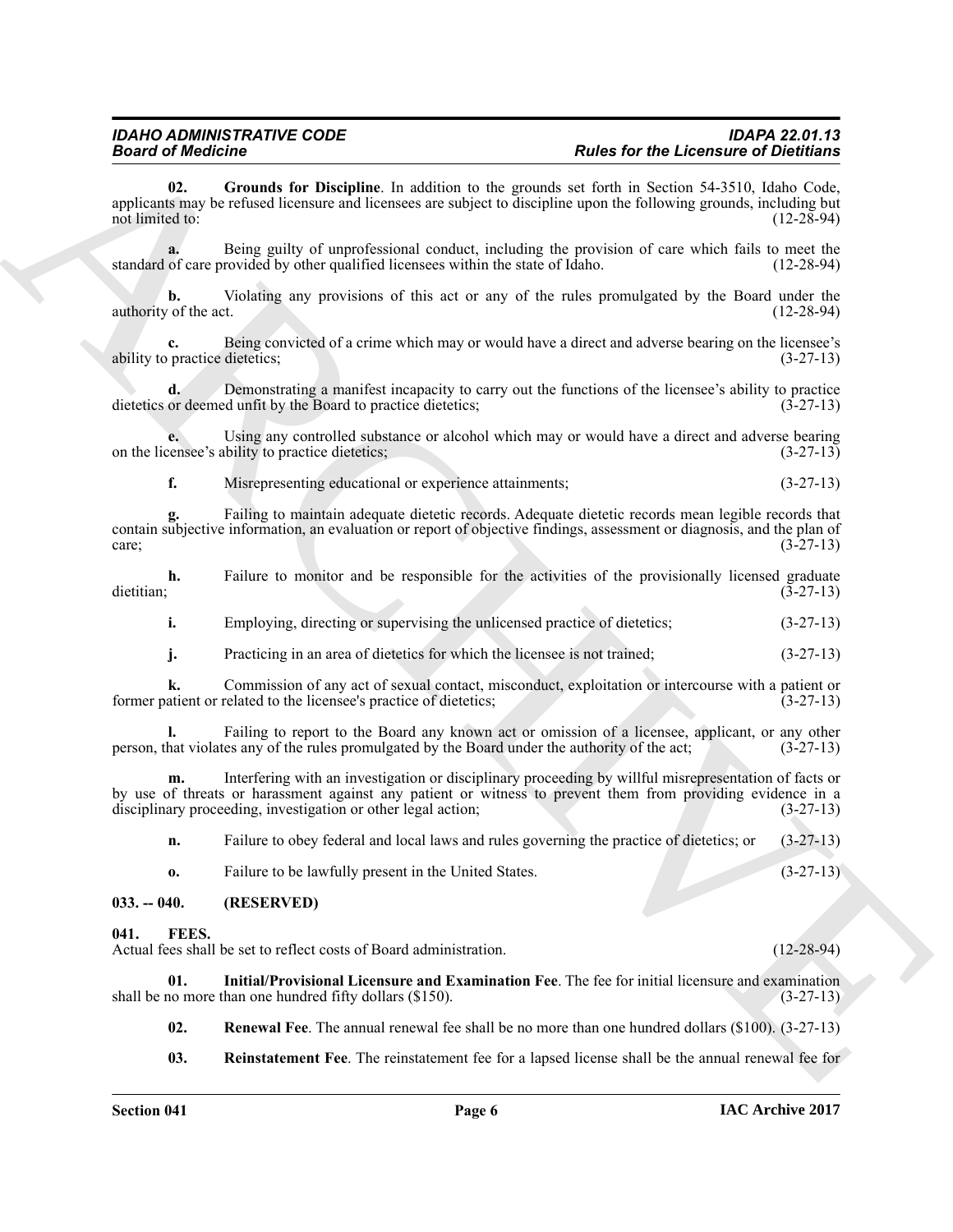each year of the two (2) years not licensed plus a fee of no more than fifty dollars (\$50). Lapsed licenses not reinstated after two (2) years shall be canceled. (3-27-13) reinstated after two  $(2)$  years shall be canceled.

<span id="page-6-6"></span><span id="page-6-5"></span>**04. Inactive Fee**. The fee for inactive licensure shall be no more than fifty dollars (\$50). (3-27-13)

**05.** Inactive to Active License Fee. An inactive license may be converted to an active license by on to the Board and payment of required fees.  $(4-2-03)$ application to the Board and payment of required fees.

**a.** The fee for converting an inactive license to an license shall be a fee of no more than fifty dollars (\$50) and the annual renewal fee for each year not actively licensed minus inactive fees previously paid. (3-27-13)

**b.** Before the license will be converted, the applicant must account for the time during which an license was held. The Board, in its discretion, may require a personal interview. (4-2-03) inactive license was held. The Board, in its discretion, may require a personal interview.

<span id="page-6-4"></span><span id="page-6-3"></span>**06.** Application Fees and Refunds. Necessary fees shall accompany applications. Fees shall not be refundable. (4-2-03) refundable. (4-2-03)

**Business for the Licenses of Distribution**<br> **ARCHIVES ARCHIVES AND ARCHIVES ARCHIVES AND ARCHIVES ARCHIVES AND SURFACE AND ARCHIVES ARCHIVES AND ARCHIVES ARCHIVES AND ARCHIVES ARCHIVES AND ARCHIVES ARCHIVES AND ARCHIVES 07. Extraordinary Expenses**. In situations where the processing of an application or a change in status requires extraordinary expenses, the Board will charge the applicant with reasonable fees to cover all the extraordinary expenses. (3-27-13) extraordinary expenses.

#### <span id="page-6-0"></span>**042. -- 049. (RESERVED)**

<span id="page-6-1"></span>**050. EFFECTIVE DATE.**

These rules shall be effective, December 28, 1994. (12-28-94)

<span id="page-6-2"></span>**051. -- 999. (RESERVED)**